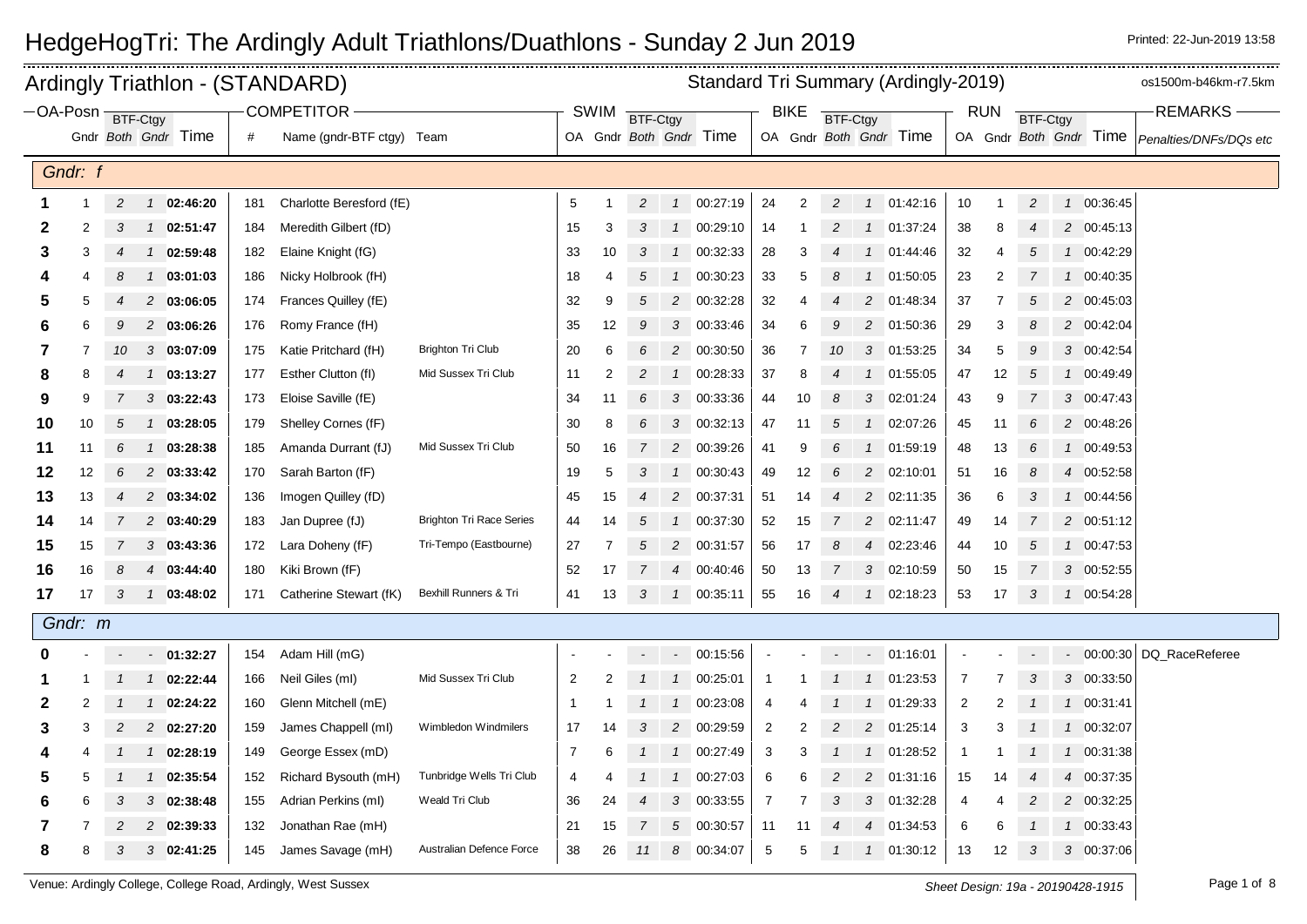|             |    |                | Ardingly Triathlon - (STANDARD) |     |                           |                               |    |             |                |                 |                        |    |             |                 |                  | Standard Tri Summary (Ardingly-2019) |    |            |                  |               |                        | os1500m-b46km-r7.5km   |
|-------------|----|----------------|---------------------------------|-----|---------------------------|-------------------------------|----|-------------|----------------|-----------------|------------------------|----|-------------|-----------------|------------------|--------------------------------------|----|------------|------------------|---------------|------------------------|------------------------|
| $-$ OA-Posn |    |                | BTF-Ctgy                        |     | <b>COMPETITOR</b>         |                               |    | <b>SWIM</b> | BTF-Ctgy       |                 |                        |    | <b>BIKE</b> | <b>BTF-Ctgy</b> |                  |                                      |    | <b>RUN</b> | <b>BTF-Ctgy</b>  |               |                        | <b>REMARKS</b>         |
|             |    |                | Gndr Both Gndr Time             | #   | Name (gndr-BTF ctgy) Team |                               |    |             |                |                 | OA Gndr Both Gndr Time |    |             |                 |                  | OA Gndr Both Gndr Time               |    |            |                  |               | OA Gndr Both Gndr Time | Penalties/DNFs/DQs etc |
| 9           | 9  | 4              | $\overline{4}$<br>02:43:07      | 137 | Tom Atkins (mH)           | <b>Brighton Tri Club</b>      | 16 | 13          | $\overline{4}$ | $\overline{4}$  | 00:29:23               | 9  | 9           | 3               |                  | 3 01:33:32                           | 20 | 19         | 5                |               | 5 00:40:12             |                        |
| 10          | 10 | -1             | 02:43:10<br>$\mathcal{I}$       | 151 | Alessandro Servini (mF)   | Tri-Surrey Tri Club           | 23 | 17          | $\overline{4}$ | 3               | 00:31:09               | 16 | 15          | $\overline{c}$  |                  | 2 01:38:35                           | 5  | 5          |                  | $\mathcal{I}$ | 00:33:26               |                        |
| 10          | 10 | 5              | 502:43:10                       | 142 | Rafal Rucinski (mH)       |                               | 6  | 5           | $\overline{2}$ | $\overline{c}$  | 00:27:42               | 21 | 20          | 6               |                  | 6 01:39:51                           | 9  | 9          | $\overline{2}$   |               | 2 00:35:37             |                        |
| 12          | 12 | 1              | 02:45:34<br>$\mathcal{I}$       | 130 | Jon Evison (mK)           |                               | 24 | 18          | $\mathcal{I}$  | $\mathcal{I}$   | 00:31:14               | 8  | 8           | -1              | $\mathcal{I}$    | 01:32:53                             | 27 | 25         | $\overline{c}$   |               | 2 00:41:27             |                        |
| 13          | 13 |                | 02:45:45<br>$\mathcal{I}$       | 153 | Matthew Tutton (mG)       | Clapham Chasers               | 31 | 23          | 2              |                 | 2 00:32:15             | 10 | 10          | $\mathbf{1}$    | $\mathcal I$     | 01:34:44                             | 17 | 16         | $\overline{2}$   |               | 2 00:38:46             |                        |
| 14          | 14 |                | 2 02:46:15                      | 162 | Aidan Roberson (mG)       |                               | 25 | 19          |                | $\mathcal{I}$   | 00:31:45               | 20 | 19          | 3               | 3                | 01:39:43                             | 8  | 8          |                  |               | 00:34:47               |                        |
| 15          | 15 | 2              | 2 02:46:48                      | 161 | Andrew Thomas (mD)        |                               | 9  | 8           | 2              | 2               | 00:28:07               | 22 | 21          | 3               |                  | 2 01:40:32                           | 16 | 15         | $\overline{2}$   |               | 2 00:38:09             |                        |
| 16          | 16 | 1              | 02:47:03<br>$\mathcal{I}$       | 169 | Andy Peel (mJ)            | East Grinstead Tri Club       | 8  |             | $\overline{c}$ | $\overline{2}$  | 00:27:53               | 19 | 18          | 3               | 3                | 01:39:36                             | 18 | 17         | $\overline{c}$   |               | 2 00:39:34             |                        |
| 17          | 17 | $\overline{c}$ | 2 02:47:35                      | 146 | Matt Parry-Jones (mJ)     | <b>Brighton Tri Club</b>      | 29 | 22          | $\overline{4}$ | 4               | 00:32:04               | 18 | 17          | $\overline{c}$  |                  | 2 01:38:46                           | 10 | 10         |                  | 1             | 00:36:45               |                        |
| 18          | 18 | 3              | 3 02:48:59                      | 156 | David Bailey (mJ)         | <b>Brighton Tri Club</b>      | 3  | 3           |                | $\mathcal{I}$   | 00:26:13               | 12 | 12          | $\mathcal{I}$   |                  | 1 01:36:10                           | 39 | 31         | 5                |               | 5 00:46:36             |                        |
| 19          | 19 | $\overline{c}$ | 2 02:49:34                      | 125 | Scott MacKenzie (mF)      |                               | 12 | 10          | 2              | $\overline{c}$  | 00:28:42               | 15 | 14          | -1              | $\mathbf{1}$     | 01:38:34                             | 30 | 27         | 3                |               | 3 00:42:18             |                        |
| 20          | 20 | 3              | 2 02:50:22                      | 139 | Thomas Chappels (mE)      |                               | 13 | 11          | 3              |                 | 2 00:28:52             | 27 | 25          | 3               |                  | 2 01:44:03                           | 14 | 13         | 3                |               | 2 00:37:27             |                        |
| 21          | 21 | З              | $3$ 02:52:40                    | 141 | Peter Cannon (mG)         | Horsham Amphibians Tri Clu    | 39 | 27          |                | 3               | 00:34:51               | 13 | 13          | 2               |                  | 2 01:36:32                           | 26 | 24         |                  | 4             | 00:41:17               |                        |
| 22          | 22 | 3              | $3$ 02:54:13                    | 158 | Sam Kelly (mF)            | <b>Brighton Multisports</b>   | 10 | 9           |                | $\mathcal{I}$   | 00:28:29               | 25 | 23          | 3               |                  | 3 01:43:18                           | 31 | 28         | $\boldsymbol{4}$ |               | 4 00:42:26             |                        |
| 23          | 23 | 6              | $6$ 02:54:33                    | 147 | Gareth Handley (mH)       | Mid Sussex Tri Club           | 14 | 12          | 3              | 3               | 00:29:00               | 17 | 16          | 5               | $5\overline{)}$  | 01:38:36                             | 40 | 32         | 10               |               | 7 00:46:57             |                        |
| 24          | 24 | 7              | 7 02:55:08                      | 140 | Fabien Cavenne (mH)       |                               | 22 | 16          | 8              | 6               | 00:31:01               | 26 | 24          | $\overline{7}$  | $7^{\circ}$      | 01:43:54                             | 21 | 20         | 6                | 6             | 00:40:13               |                        |
| 25          | 25 | 2              | 2 02:55:44                      | 204 | John Kendall (mK)         | Tunbridge Wells Tri Club      | 42 | 29          | 4              |                 | 3 00:36:34             | 23 | 22          | $\overline{2}$  |                  | 2 01:42:14                           | 12 | 11         |                  |               | 1 00:36:56             |                        |
| 26          | 26 | 4              | 03:02:42<br>4                   | 150 | Owen Marfany (mJ)         |                               | 28 | 21          | 3              | 3               | 00:32:00               | 31 | 28          | 5               | $5^{\circ}$      | 01:47:31                             | 35 | 30         | $\overline{4}$   | 4             | 00:43:11               |                        |
| 27          | 27 | 5              | 5<br>03:06:00                   | 148 | lan Shapton (mJ)          | <b>Brighton Tri Club</b>      | 47 | 32          | 6              | $5\overline{)}$ | 00:38:24               | 29 | 26          | $\overline{4}$  | $\boldsymbol{4}$ | 01:46:07                             | 28 | 26         | 3                | 3             | 00:41:29               |                        |
| 28          | 28 |                | 03:09:31<br>4                   | 143 | Stevie Hawkwood (mF)      |                               | 54 | 37          | 8              | $\overline{4}$  | 00:41:23               | 30 | 27          | 4               | 4                | 01:47:10                             | 24 | 22         | $\overline{c}$   |               | 2 00:40:58             |                        |
| 29          | 29 | 5              | $3$ 03:13:46                    | 165 | Jamie Sinclair (mE)       |                               | 46 | 31          | $\overline{7}$ | 4               | 00:38:14               | 35 | 29          | 5               |                  | 3 01:52:47                           | 33 | 29         | $\overline{4}$   |               | 3 00:42:45             |                        |
| 30          | 30 | 6              | 03:14:33<br>4                   | 144 | Marc Godfrey (mE)         |                               | 26 | 20          | $\overline{4}$ | 3               | 00:31:52               | 38 | 30          | 6               | 4                | 01:55:40                             | 41 | 33         | 6                | 4             | 00:47:01               |                        |
| 31          | 31 | 5              | 03:19:57<br>4                   | 157 | Dave Nicholas (ml)        |                               | 49 | 34          | $\overline{7}$ | 6               | 00:38:55               | 43 | 34          | 6               | 5                | 02:00:39                             | 22 | 21         |                  | 4             | 00:40:23               |                        |
| 32          | 32 |                | $1$ 03:20:08                    | 163 | Rob Pick (mL)             | <b>East Cornwall Harriers</b> | 55 | 38          | $\mathcal{I}$  | $\mathcal{I}$   | 00:41:54               | 39 | 31          | $\overline{1}$  |                  | 1 01:57:14                           | 25 | 23         |                  |               | 1 00:41:00             |                        |
| 33          | 33 | 8              | 5<br>03:29:35                   | 164 | Hamish Dupree (mE)        |                               | 51 | 35          | 8              | $5^{\circ}$     | 00:39:58               | 42 | 33          | 7               | 5                | 02:00:17                             | 46 | 35         | 8                | 5             | 00:49:20               |                        |
| 34          | 34 |                | 03:32:15<br>$\mathcal{I}$       | 133 | Richard Saville (mM)      |                               | 53 | 36          |                | $\mathcal{I}$   | 00:41:07               | 45 | 35          | -1              |                  | 02:04:05                             | 42 | 34         |                  | $\mathcal{I}$ | 00:47:03               |                        |
| 35          | 35 | 5              | 4 03:37:15                      | 167 | Owen John (mG)            |                               | 56 | 39          | 5              | $\overline{4}$  | 00:47:49               | 48 | 37          | 5               | 4                | 02:09:31                             | 19 | 18         | 3                |               | 3 00:39:55             |                        |
| 36          | 36 | 6              | 5<br>03:41:40                   | 168 | Kevin McDonald (ml)       | Mid Sussex Tri Club           | 48 | 33          | 6              | 5               | 00:38:48               | 40 | 32          | 5               | $\overline{4}$   | 01:57:59                             | 56 | 39         | 7                |               | 6 01:04:53             |                        |
| 37          | 37 | 11             | 8<br>03:42:49                   | 131 | Gary Simmons (mH)         |                               | 37 | 25          | 10             | $\overline{7}$  | 00:33:57               | 46 | 36          | 11              | 8                | 02:05:23                             | 55 | 38         | 11               | 8             | 01:03:29               |                        |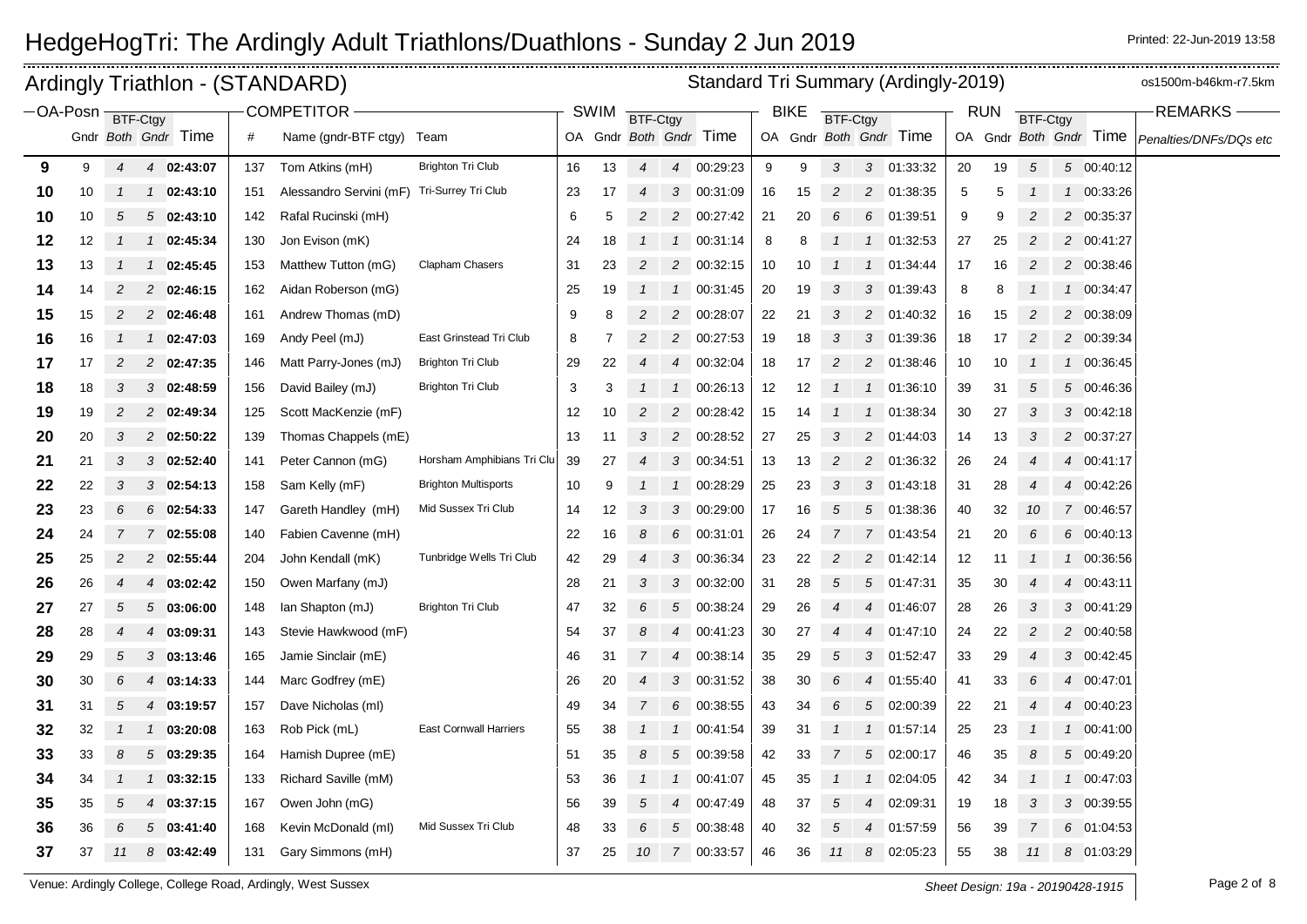|    |                   |                | Ardingly Triathlon - (STANDARD)      |     |                                               |                           |    |             |                |                | Standard Tri Summary (Ardingly-2019) |                |                |                |                |                        |                |                |                 |                        | os1500m-b46km-r7.5km                            |
|----|-------------------|----------------|--------------------------------------|-----|-----------------------------------------------|---------------------------|----|-------------|----------------|----------------|--------------------------------------|----------------|----------------|----------------|----------------|------------------------|----------------|----------------|-----------------|------------------------|-------------------------------------------------|
|    | $-$ OA-Posn $-$   |                | BTF-Ctgy                             |     | <b>COMPETITOR</b>                             |                           |    | SWIM        | BTF-Ctgy       |                |                                      |                | <b>BIKE</b>    | BTF-Ctgy       |                |                        |                | <b>RUN</b>     | <b>BTF-Ctgy</b> |                        | <b>REMARKS</b>                                  |
|    |                   |                | Gndr Both Gndr Time                  | #   | Name (gndr-BTF ctgy) Team                     |                           |    |             |                |                | OA Gndr Both Gndr Time               |                |                |                |                | OA Gndr Both Gndr Time |                |                |                 | OA Gndr Both Gndr Time | Penalties/DNFs/DQs etc                          |
| 38 | 38                | $7^{\circ}$    | $6$ 03:43:56                         | 128 | David Owen (ml)                               |                           | 43 | 30          | $5^{\circ}$    |                | 4 00:36:37                           | 53             | 38             | $\overline{7}$ |                | 6 02:13:25             | 52             | 36             | 6               | 5 00:53:54             |                                                 |
| 39 | 39                | 4              | $3$ 03:49:55                         | 138 | Gareth Jones (mK)                             |                           | 40 | 28          | $\overline{c}$ |                | 2 00:34:58                           | 54             | 39             | 3              |                | 3 02:14:03             | 54             | 37             | 4               | 3 01:00:54             |                                                 |
|    |                   |                |                                      |     |                                               |                           |    |             |                |                |                                      |                |                |                |                |                        |                |                |                 |                        |                                                 |
|    |                   |                | <b>Ardingly Triathlon - (Sprint)</b> |     |                                               |                           |    |             |                |                | Sprt Tri Summary (Ardingly-2019)     |                |                |                |                |                        |                |                |                 |                        | os750-b23km-r5km                                |
|    | -OA-Posn BTF-Ctgy |                |                                      |     | <b>COMPETITOR -</b>                           |                           |    | <b>SWIM</b> | BTF-Ctgy       |                |                                      |                | <b>BIKE</b>    | BTF-Ctgy       |                |                        |                | <b>RUN</b>     | <b>BTF-Ctgy</b> |                        | <b>REMARKS</b>                                  |
|    |                   |                | Gndr Both Gndr Time                  | #   | Name (gndr-BTF ctgy) Team                     |                           |    |             |                |                | OA Gndr Both Gndr Time               |                |                |                |                | OA Gndr Both Gndr Time |                |                |                 |                        | OA Gndr Both Gndr Time   Penalties/DNFs/DQs etc |
|    | Gndr: f           |                |                                      |     |                                               |                           |    |             |                |                |                                      |                |                |                |                |                        |                |                |                 |                        |                                                 |
|    |                   | 4              | $1 \quad 01:31:42$                   | 266 | Joanne Long (fH)                              | <b>Brighton Tri Club</b>  | 9  |             | 3              |                | 1 00:14:05                           | 15             | $\overline{2}$ | $\overline{4}$ |                | 1 00:51:37             | 22             | $\overline{c}$ | $\sqrt{5}$      | 1 00:26:00             |                                                 |
| 2  | 2                 |                | 01:35:22<br>$\mathcal{I}$            | 274 | Chantal Marshall (fl)                         | <b>Brighton Tri Club</b>  | 10 | 2           |                | $\mathcal{I}$  | 00:14:13                             | 23             | 3              | 6              | 2              | 00:55:18               | 21             |                | 6               | 1 00:25:51             |                                                 |
| З  | 3                 |                | 1 01:45:40                           | 269 | Janet Clapton (fJ)                            | Mid Sussex Tri Club       | 52 | 12          | 8              | $\mathcal{I}$  | 00:22:47                             | 27             |                | 5              | $\mathcal{I}$  | 00:55:35               | 30             |                | 5               | 1 00:27:18             |                                                 |
|    |                   |                | 1 01:47:37                           | 279 | Jennie Brown (fK)                             | Swim-1st Tri Club         | 40 |             |                | $\mathcal{I}$  | 00:18:37                             | 37             | 5              |                |                | 00:58:35               | 46             | 7              |                 | 1 00:30:25             |                                                 |
| 5  | 5                 | 2              | 01:48:28<br>$\mathcal{I}$            | 276 | Sally McCleverty (fL)                         | Freedom Tri (Crowborough) | 39 | 6           | 2              | $\mathcal{I}$  | 00:18:21                             | 42             | 6              | $\overline{2}$ | $\mathbf{1}$   | 01:01:05               | 37             | 5              | 2               | 1 00:29:02             |                                                 |
| 6  | 6                 | 11             | 2 01:50:05                           | 270 | Emma Langman (fl)                             |                           | 27 | 5           | 10             | $\overline{4}$ | 00:16:45                             | 45             |                | 11             | 3              | 01:04:00               | 39             | 6              | 9               | 2 00:29:20             |                                                 |
| 7  |                   | 12             | $3$ 01:53:29                         | 277 | Geraldine Bloomfield (fl) Girls Run the World |                           | 26 | 4           |                | 3              | 00:16:36                             | 46             | 8              | 12             | $\overline{4}$ | 01:04:21               | 51             | 10             | 16              | 5 00:32:32             |                                                 |
| 8  | 8                 | 13             | 4 01:54:44                           | 261 | Sian Williams (fl)                            |                           | 41 | 8           | 13             | $\sqrt{5}$     | 00:18:41                             | 48             | 9              | 14             |                | 5 01:05:03             | 48             | 8              | 14              | 3 00:31:00             |                                                 |
| 9  | 9                 | 14             | 501:59:55                            | 287 | Lucy Judd (fl)                                | Mid Sussex Tri Club       | 25 | 3           |                | 2              | 00:16:34                             | 52             | 10             | 17             | 6              | 01:11:25               | 50             | 9              | 15              | 4 00:31:56             |                                                 |
| 10 | 10                | g              | 2 02:01:18                           | 278 | Esther McKay (fH)                             |                           | 42 | 9           |                | $\overline{c}$ | 00:19:21                             | 58             | 14             |                | 2              | 01:14:41               | 29             | 3              |                 | 2 00:27:16             |                                                 |
| 11 | 11                |                | 1 02:05:15                           | 262 | Joanne Powell (fG)                            |                           | 43 | 10          | $\overline{7}$ |                | 1 00:19:39                           | 54             | -11            |                |                | 1 01:12:07             | 53             | 12             | 7               | 1 00:33:29             |                                                 |
| 12 | 12                | g              | 2 02:08:33                           | 263 | Lucy Pitts (fJ)                               |                           | 53 | 13          | 9              | $\overline{2}$ | 00:23:12                             | 56             | 13             | 9              | $\overline{c}$ | 01:12:48               | 52             | 11             | 9               | 2 00:32:33             |                                                 |
| 13 | 13                | 17             | 6 02:13:26                           | 268 | Lis Bundock (fl)                              | <b>Brighton Tri Club</b>  | 51 | 11          | 16             | 6              | 00:22:45                             | 55             | 12             | 19             |                | 7 01:12:41             | 58             | 14             | 19              | 6 00:38:00             |                                                 |
| 14 | 14                | 3              | 2 02:16:47                           | 273 | Christine Gibbons (fL)                        | <b>Brighton Tri Club</b>  | 56 | 14          | 3              | $\overline{2}$ | 00:24:14                             | 61             | 15             | 3              | $\overline{c}$ | 01:18:47               | 54             | 13             | 3               | 2 00:33:46             |                                                 |
| 15 | 15                |                | 21 7 02:51:43                        | 267 | Janna Bourvis (fl)                            |                           | 57 | 15          | 18             |                | 7 00:26:41                           | 8              | -1             | 3              | $\mathcal{I}$  | 00:47:40               | 61             | 15             | 21              | 7 01:37:22             |                                                 |
|    | Gndr: m           |                |                                      |     |                                               |                           |    |             |                |                |                                      |                |                |                |                |                        |                |                |                 |                        |                                                 |
|    |                   |                | $-02:00:59$                          | 246 | Rob Oliver (mH)                               |                           |    |             |                |                | $-00:17:43$                          |                |                |                |                | $-00:42:25$            |                |                |                 |                        | $-$ 01:00:51 MechProbs                          |
|    |                   |                | 01:17:30<br>$\mathcal{I}$            | 254 | Greg Funnell (mH)                             | Team Bodyworks XTC        | -1 |             |                | $\mathcal{I}$  | 00:12:39                             | 3              | 3              |                | $\mathcal{I}$  | 00:44:50               | 3              | 3              |                 | 1 00:20:01             |                                                 |
| 2  |                   |                | 1 01:18:02                           | 232 | James Cox (ml)                                | Freedom Tri (Crowborough) | 6  | 6           |                | $\mathcal{I}$  | 00:13:22                             | $\overline{4}$ |                |                | $\mathbf{1}$   | 00:44:57               | $\overline{2}$ |                |                 | 1 00:19:43             |                                                 |
| 3  |                   |                | 01:19:47<br>$\mathcal{I}$            | 248 | Shane Snow (mJ)                               | <b>Brighton Tri Club</b>  | 30 | 25          |                | 5              | 00:17:09                             | $\mathbf{1}$   |                |                |                | 00:43:11               | -1             |                |                 | 1 00:19:27             |                                                 |
|    | 4                 | $\overline{c}$ | 2 01:21:10                           | 255 | George Higgs (mJ)                             |                           | 4  | 4           | 3              | 3 <sup>7</sup> | 00:12:57                             | $\sqrt{2}$     | $\overline{2}$ | $\overline{2}$ |                | 2 00:43:15             | 15             | 15             | 3               | 3 00:24:58             |                                                 |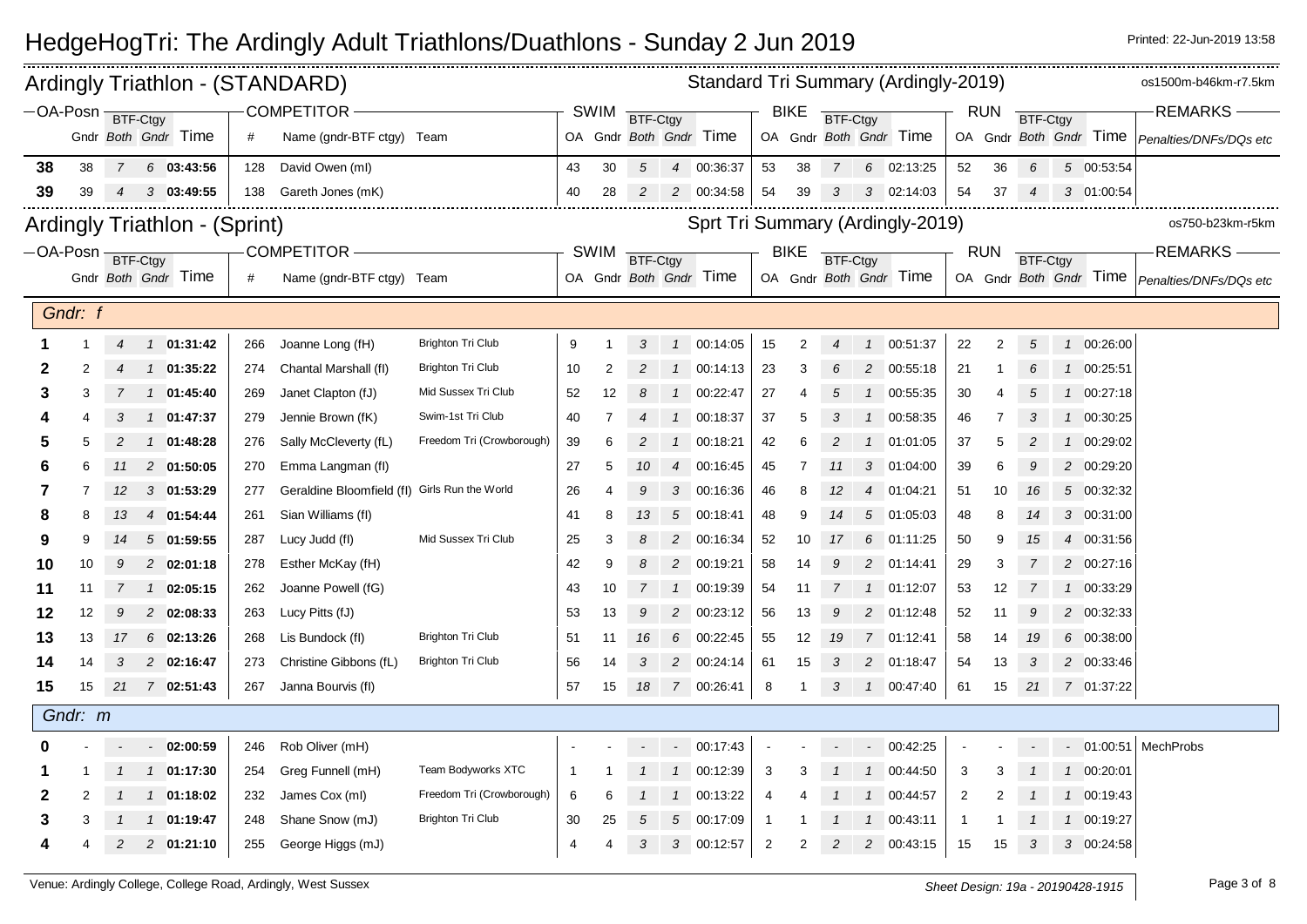|                   |    |                | Ardingly Triathlon - (Sprint) |     |                                           |                          |                |        |                     |                 | Sprt Tri Summary (Ardingly-2019) |    |             |                 |                  |                        |                |                      |                     |                |                        | os750-b23km-r5km       |
|-------------------|----|----------------|-------------------------------|-----|-------------------------------------------|--------------------------|----------------|--------|---------------------|-----------------|----------------------------------|----|-------------|-----------------|------------------|------------------------|----------------|----------------------|---------------------|----------------|------------------------|------------------------|
| -OA-Posn BTF-Ctgy |    |                |                               |     | <b>COMPETITOR -</b>                       |                          |                | SWIM   | <b>BTF-Ctgy</b>     |                 |                                  |    | <b>BIKE</b> | <b>BTF-Ctgy</b> |                  |                        |                | <b>RUN</b>           | <b>BTF-Ctgy</b>     |                |                        | <b>REMARKS</b>         |
|                   |    |                | Gndr Both Gndr Time           | #   | Name (gndr-BTF ctgy) Team                 |                          |                |        |                     |                 | OA Gndr Both Gndr Time           |    |             |                 |                  | OA Gndr Both Gndr Time |                |                      |                     |                | OA Gndr Both Gndr Time | Penalties/DNFs/DQs etc |
| 5                 | 5  | $\mathcal{I}$  | 1 01:21:59                    |     | Rory Spencer (mF)                         |                          |                | 12     | $\overline{2}$      |                 | 2 00:15:06                       | 6  | 6           | $\mathbf{1}$    | $\mathcal{I}$    | 00:45:51               | 4              | 4                    | $\overline{1}$      |                | 1 00:21:02             |                        |
|                   | 6  | 3              |                               | 238 | Trevor Back (mJ)                          | Tri-Spoke                | 14             | 3      | $\overline{2}$      |                 |                                  | 7  | 7           | 3               | 3                |                        |                |                      | $\overline{c}$      |                |                        |                        |
| 6                 |    | 2              | $3$ 01:23:12                  | 240 |                                           |                          | 3              |        |                     | $\overline{c}$  | 00:12:52                         |    | 5           | $\overline{c}$  |                  | 00:45:56               | 12             | 12                   |                     |                | 2 00:24:24             |                        |
| 7                 | 8  |                | 2 01:23:51                    | 250 | Steve Kemsley (ml)                        | Swim-1st Tri Club        | 11<br>$\,8\,$  | 9<br>8 | 3<br>$\overline{c}$ |                 | 2 00:14:31                       | 5  |             |                 | 3                | 2 00:45:14             | 10             | 10<br>$\overline{7}$ | $\overline{c}$      |                | 2 00:24:06             |                        |
| 8                 |    | 2              | 2 01:26:37                    | 242 | Roger Beattie (mH)                        |                          |                |        |                     | $2^{\circ}$     | 00:13:56                         | 10 | 9           | 3               |                  | 00:49:11               | $\overline{7}$ |                      | 3<br>$\overline{c}$ |                | 3 00:23:30             |                        |
| 9                 | 9  | 3              | 3 01:26:40                    | 129 | Chris Mayhew (mH)                         | Swim-1st Tri Club        | 12             | 10     | $\overline{4}$      | $\mathcal{S}$   | 00:14:37                         | 9  | 8           | 2               |                  | 2 00:49:05             | 5              | 5                    |                     |                | 2 00:22:58             |                        |
| 10                | 10 |                | 1 01:27:46                    | 244 | Grant Mansfield (mG)                      |                          | 17             | 15     | 3                   | 3               | 00:15:20                         | 11 | 10          |                 | $\mathcal I$     | 00:49:13               | 6              | 6                    |                     |                | 1 00:23:13             |                        |
| 11                | 11 | $\overline{2}$ | 2 01:31:26                    | 235 | Tom Kelly (mG)                            |                          | 5              | 5      |                     | $\mathcal{I}$   | 00:13:19                         | 17 | 15          | 3               |                  | $3$ 00:53:01           | 16             | 16                   | $\boldsymbol{4}$    |                | 4 00:25:06             |                        |
| 12                | 12 | 3              | $3$ 01:31:52                  | 212 | Henry Devall (ml)                         |                          | 19             | 17     | $\overline{4}$      | $\mathfrak{Z}$  | 00:15:32                         | 14 | 13          | $\overline{4}$  | 3                | 00:51:06               | 17             | 17                   | 3                   |                | 3 00:25:14             |                        |
| 13                | 13 | 3              | $3$ 01:33:30                  | 253 | Mark Cookson (mG)                         |                          | 36             | 31     | 6                   | 6               | 00:18:02                         | 12 | 11          | $\overline{c}$  | $\overline{c}$   | 00:49:59               | 20             | 20                   | 5                   | 5              | 00:25:29               |                        |
| 14                | 14 | 2              | 2 01:34:00                    | 213 | Kirk Buden (mF)                           |                          | 7              | 7      | $\mathcal{I}$       |                 | 1 00:13:28                       | 21 | 19          |                 |                  | 4 00:54:19             | 23             | 21                   | 3                   |                | 3 00:26:13             |                        |
| 15                | 15 |                | 01:34:19<br>4                 | 236 | Tom Dallman (mG)                          |                          | 13             | 11     | $\overline{c}$      |                 | 2 00:14:54                       | 26 | 23          | $\overline{4}$  | 4                | 00:55:25               | 9              | 9                    | 3                   |                | 3 00:24:00             |                        |
| 16                | 16 |                | 4 01:34:47                    | 243 | Kevin Hudson (mJ)                         | Swim-1st Tri Club        | $\overline{2}$ | 2      |                     | $\mathcal{I}$   | 00:12:46                         | 18 | 16          | 4               | 4                | 00:53:57               | 33             | 29                   |                     |                | 6 00:28:04             |                        |
| 17                | 17 |                | 1 01:35:42                    | 237 | David Tibbals (mK)                        | Swim-1st Tri Club        | 22             | 20     |                     | $\mathcal{I}$   | 00:15:58                         | 24 | 21          |                 |                  | 00:55:23               | 11             | 11                   |                     |                | 1 00:24:21             |                        |
| 18                | 18 | 5              | 01:36:18<br>4                 | 247 | Kristopher Fenwick (mH                    |                          | 28             | 23     | $\sqrt{5}$          | 4               | 00:17:02                         | 22 | 20          | 5               | $\boldsymbol{4}$ | 00:54:46               | 13             | 13                   |                     | 4              | 00:24:30               |                        |
| 19                | 19 | 5              | 01:37:27<br>$\overline{4}$    | 209 | Andrew Oxley (ml)                         |                          | 24             | 22     | $\overline{7}$      | 6               | 00:16:12                         | 28 | 24          | 7               | $5\overline{)}$  | 00:55:58               | 18             | 18                   | $\overline{4}$      | 4              | 00:25:17               |                        |
| 20                | 20 | 5              | 501:37:49                     | 231 | Dwaine Ford (mG)                          |                          | 18             | 16     | 4                   | 4               | 00:15:31                         | 35 | 31          | 5               | $\sqrt{5}$       | 00:58:24               | 8              | 8                    | $\overline{2}$      | $\overline{a}$ | 00:23:54               |                        |
| 21                | 21 | 3              | 301:37:53                     | 223 | Adam Hope (mF)                            |                          | 46             | 36     | 5                   | 5 <sup>5</sup>  | 00:20:52                         | 13 | 12          | $\overline{c}$  |                  | 2 00:50:23             | 26             | 24                   | 5                   |                | 5 00:26:38             |                        |
| 22                | 22 | 5              | 501:38:07                     | 229 | Mark Derry (mJ)                           | <b>Brighton Tri Club</b> | 16             | 14     | 4                   | 4               | 00:15:13                         | 30 | 26          | 6               | $5^{\circ}$      | 00:56:38               | 24             | 22                   | $\overline{4}$      | 4              | 00:26:16               |                        |
| 23                | 23 | $\overline{4}$ | 4 01:38:38                    | 218 | Matthew Jenkins (mF)                      |                          | 35             | 30     | 3                   | 3               | 00:17:58                         | 20 | 18          | 3               | 3                | 00:54:03               | 25             | 23                   |                     | 4              | 00:26:37               |                        |
| 24                | 24 |                | 1 01:40:47                    | 219 | Nick Cannon (mL)                          |                          | 15             | 13     |                     | $\mathcal{I}$   | 00:15:11                         | 32 | 28          |                 |                  | 00:57:26               | 34             | 30                   |                     |                | 1 00:28:10             |                        |
| 25                | 25 | 6              | 501:40:59                     | 249 | Jon Clark (ml)                            | Mid Sussex Tri Club      | 20             | 18     | $\sqrt{5}$          | $\overline{4}$  | 00:15:37                         | 31 | 27          | 8               | 6                | 00:57:05               | 35             | 31                   | 8                   |                | 7 00:28:17             |                        |
| 26                | 26 | $\overline{c}$ | 2 01:41:59                    | 256 | Steve Brown (mK)                          | Swim-1st Tri Club        | 28             | 23     | $\overline{a}$      | $\overline{c}$  | 00:17:02                         | 24 | 21          | $\mathbf{1}$    | $\mathcal{I}$    | 00:55:23               | 41             | 35                   | $\overline{c}$      | $\overline{a}$ | 00:29:34               |                        |
| 27                | 27 |                | 6 01:43:24                    | 224 | Stuart White (ml)                         |                          | 37             | 32     | 12                  | 8               | 00:18:05                         | 34 | 30          | 10              | 8                | 00:57:55               | 31             | 27                   | 7                   |                | 6 00:27:24             |                        |
| 28                | 28 |                | 1 01:43:28                    | 251 | James Chedham (mE)                        |                          | 48             | 38     | $\overline{c}$      | $\overline{c}$  | 00:21:07                         | 19 | 17          | $\mathcal{I}$   | $\mathcal{I}$    | 00:53:58               | 36             | 32                   | $\overline{c}$      |                | 2 00:28:23             |                        |
| 29                | 29 | 8              | 7 01:43:32                    | 228 | Jp Hamilton Savory (ml) Brighton Tri Club |                          | 49             | 39     | 14                  | 9               | 00:21:12                         | 16 | 14          | 5               | $\overline{4}$   | 00:52:45               | 42             | 36                   | 11                  |                | 9 00:29:35             |                        |
| 30                | 30 | 5              | $5$ 01:44:07                  | 217 | Chris Dunlop (mF)                         |                          | 44             | 34     | $\overline{4}$      | $\overline{4}$  | 00:19:52                         | 41 | 36          | 5               | 5                | 00:59:42               | 14             | 14                   | $\overline{c}$      |                | 2 00:24:33             |                        |
| 31                | 31 | S              | $8$ 01:44:36                  | 220 | Sinisa Krnic (ml)                         |                          | 50             | 40     | 15                  |                 | 10 00:21:41                      | 33 | 29          | 9               |                  | 7 00:57:34             | 19             | 19                   | 5                   |                | 5 00:25:21             |                        |
| 32                | 32 | 6              | 6<br>01:44:45                 | 221 | Barry Blackwell (mJ)                      | <b>Brighton Tri Club</b> | 34             | 29     | 6                   | 6               | 00:17:54                         | 39 | 34          | 7               | 6                | 00:59:08               | 32             | 28                   | 6                   |                | 5 00:27:43             |                        |
| 33                | 33 | 6              | 6 01:44:58                    | 227 | Mark Stevenson (mG)                       | <b>Brighton Tri Club</b> | 23             | 21     | 5                   | $5\overline{5}$ | 00:16:10                         | 36 | 32          | 6               | 6                | 00:58:30               | 45             | 39                   | 6                   |                | 6 00:30:18             |                        |

Venue: Ardingly College, College Road, Ardingly, West Sussex **Sheet Design: 19a - 20190428-1915** Page 4 of 8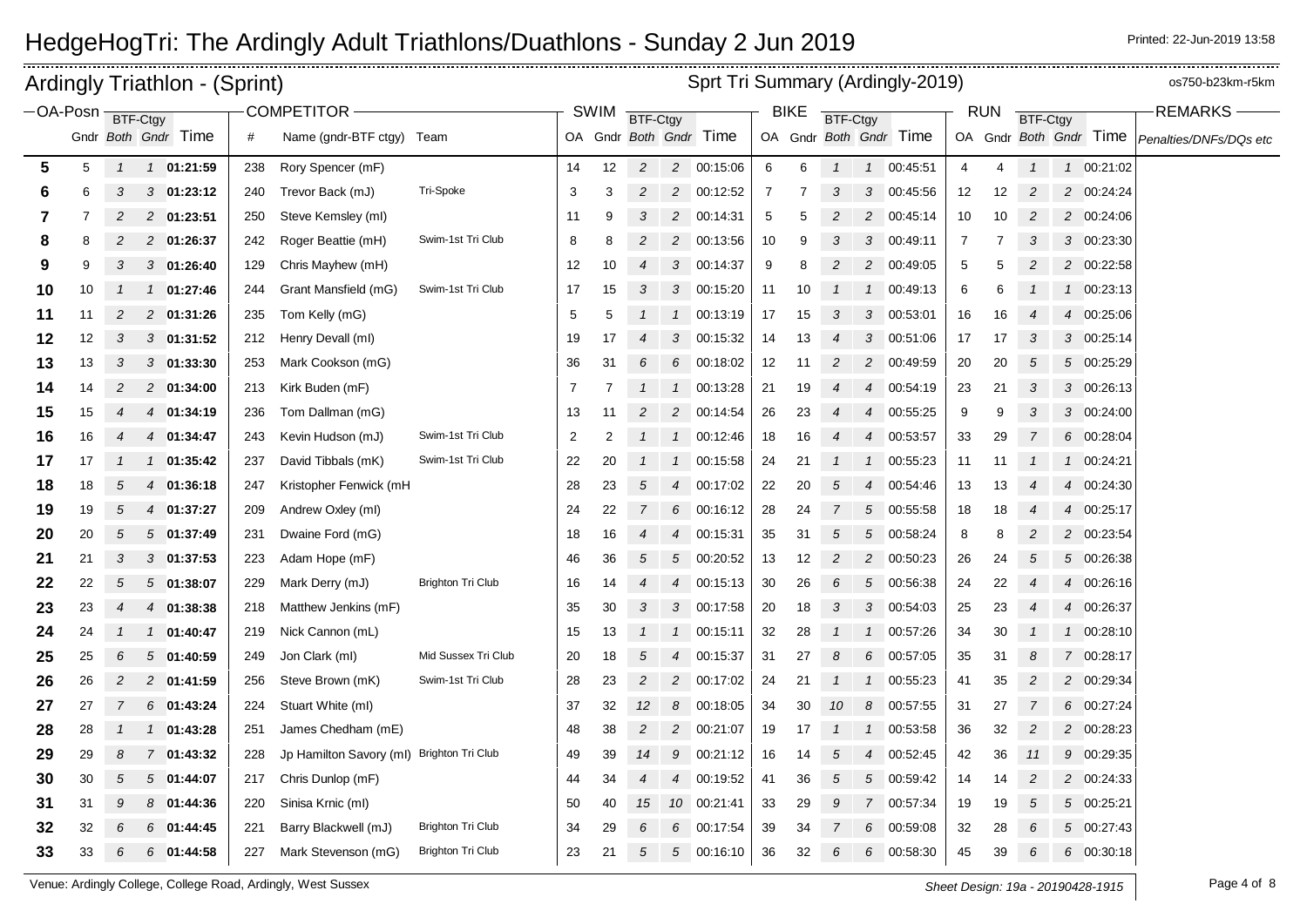|                   |                |                | Ardingly Triathlon - (Sprint)   |     |                                              |                           |                |             |          | Sprt Tri Summary (Ardingly-2019) |                                      |                |                |                |               |                        |                |            |                 | os750-b23km-r5km |                                                 |
|-------------------|----------------|----------------|---------------------------------|-----|----------------------------------------------|---------------------------|----------------|-------------|----------|----------------------------------|--------------------------------------|----------------|----------------|----------------|---------------|------------------------|----------------|------------|-----------------|------------------|-------------------------------------------------|
| -OA-Posn BTF-Ctgy |                |                |                                 |     | COMPETITOR-                                  |                           |                | <b>SWIM</b> | BTF-Ctgy |                                  |                                      |                | <b>BIKE</b>    | BTF-Ctgy       |               |                        |                | <b>RUN</b> | <b>BTF-Ctgy</b> |                  | REMARKS-                                        |
|                   |                |                | Gndr Both Gndr Time             | #   | Name (gndr-BTF ctgy) Team                    |                           |                |             |          |                                  | OA Gndr Both Gndr Time               |                |                |                |               | OA Gndr Both Gndr Time |                |            |                 |                  | OA Gndr Both Gndr Time   Penalties/DNFs/DQs etc |
| 34                | 34             | 6              | $5$ 01:45:27                    | 245 | Michael Wink (mH)                            |                           | 31             | 26          | 6        |                                  | 5 00:17:12                           | 38             | 33             | $\overline{7}$ |               | 6 00:59:02             | 38             | 33         | 8               | 6 00:29:13       |                                                 |
| 35                | 35             |                | $6$ 01:46:58                    | 239 | Brian Martin (mH)                            |                           | 55             | 42          | 9        |                                  | 7 00:23:46                           | 29             | 25             | 6              | 5             | 00:56:33               | 27             | 25         | 6               | 5 00:26:39       |                                                 |
| 36                | 36             | $\overline{c}$ | 2 01:49:37                      | 216 | Scott Marshall (mE)                          |                           | 47             | 37          |          |                                  | $1$ 00:21:03                         | 43             | 37             | 2              |               | 2 01:01:45             | 28             | 26         |                 | 1 00:26:49       |                                                 |
| 37                | 37             | 10             | 9 01:49:54                      | 225 | Simon Quy (ml)                               |                           | 21             | 19          | 6        |                                  | 5 00:15:46                           | 47             | 39             | 13             | 9             | 01:04:39               | 40             | 34         | 10              | 8 00:29:29       |                                                 |
| 38                | 38             | 8              | 7 01:51:09                      | 208 | Dave Stevens (mJ)                            | <b>Team Snack</b>         | 45             | 35          |          |                                  | 7 00:20:33                           | 40             | 35             | 8              |               | 7 00:59:38             | 47             | 40         | 8               | 7 00:30:58       |                                                 |
| 39                | 39             | 8              | 7 01:51:30                      | 222 | Robert Pudney (mH)                           |                           | 38             | 33          |          | 6                                | 00:18:18                             | 44             | 38             | 8              |               | 7 01:02:04             | 49             | 41         | .g              | 7 00:31:08       |                                                 |
| 40                | 40             | 15             | 10 02:01:39                     | 226 | Wayne Williams (ml)                          |                           | 54             | 41          | 17       |                                  | 11 00:23:15                          | 49             | 40             | 15             |               | 10 01:08:42            | 44             | 38         | 13              | 11 00:29:42      |                                                 |
| 41                | 41             | 16             | 11 02:09:49                     | 257 | Tom McLeish (ml)                             | Swim-1st Tri Club         | 32             | 27          | 11       |                                  | 7 00:17:16                           | 51             | 42             | 16             |               | 11 01:11:10            | 60             | 46         | 20              | 14 00:41:23      |                                                 |
| 42                | 42             | 4              | $3$ 02:11:59                    | 252 | Kevin Andrews (mK)                           |                           | 33             | 28          | 3        |                                  | 3 00:17:19                           | 57             | 44             | 5              | 4             | 01:14:34               | 59             | 45         | 5               | 4 00:40:06       |                                                 |
| 43                | 43             | 5              | 4 02:12:52                      | 215 | Garry Marshall (mK)                          |                           | 58             | 43          | 5        |                                  | 4 00:26:49                           | 50             | 41             |                |               | 3 01:10:57             | 56             | 43         |                 | 3 00:35:06       |                                                 |
| 44                | 44             | 18             | 12 02:14:06                     | 234 | Simon Baylis (ml)                            |                           | 60             | 45          | 20       |                                  | 13 00:28:28                          | 53             | 43             | 18             |               | 12 01:11:39            | 55             | 42         | 17              | 12 00:33:59      |                                                 |
| 45                | 45             | 19             | 13 02:19:48                     | 258 | Keith Davies (ml)                            |                           | 61             | 46          | 21       |                                  | 14 00:33:48                          | 59             | 45             | 20             |               | 13 01:16:25            | 42             | 36         | 11              | 9 00:29:35       |                                                 |
| 46                | 46             |                | 20 14 02:23:19                  | 230 | Scott Appleton (ml)                          |                           | 59             | 44          | 19       |                                  | 12 00:28:17                          | 60             | 46             | 21             |               | 14 01:17:52            | 57             | 44         | 18              | 13 00:37:10      |                                                 |
|                   |                |                | Ardingly Triathlon - (S/Sprint) |     |                                              |                           |                |             |          |                                  | S/Sprint Tri Summary (Ardingly-2019) |                |                |                |               |                        |                |            |                 |                  | os200m-b23km-r2.5km                             |
| -OA-Posn BTF-Ctgy |                |                |                                 |     | COMPETITOR -                                 |                           |                | <b>SWIM</b> | BTF-Ctgy |                                  |                                      |                | <b>BIKE</b>    | BTF-Ctgy       |               |                        |                | <b>RUN</b> | BTF-Ctgy        |                  | <b>REMARKS-</b>                                 |
|                   |                |                | Gndr Both Gndr Time             | #   | Name (gndr-BTF ctgy) Team                    |                           |                |             |          |                                  | OA Gndr Both Gndr Time               |                |                |                |               | OA Gndr Both Gndr Time |                |            |                 |                  | OA Gndr Both Gndr Time   Penalties/DNFs/DQs etc |
|                   | Gndr: f        |                |                                 |     |                                              |                           |                |             |          |                                  |                                      |                |                |                |               |                        |                |            |                 |                  |                                                 |
|                   |                |                | 01:30:52<br>$\sim$              | 283 | Aimee Crompton (fE)                          |                           |                |             |          | $\overline{\phantom{a}}$         | 00:08:30                             |                |                |                | $\sim$ $-$    | 01:07:57               |                |            |                 |                  | $-$ 00:14:25 Puncture                           |
|                   |                |                | 1 01:29:18                      | 288 | Rowena Lennox Howey Tunbridge Wells Tri Club |                           | 3              |             |          |                                  | 100:05:41                            | 4              |                | 2              |               | 1 01:04:39             | -7             |            |                 | 1 00:18:58       |                                                 |
| 2                 | 2              |                | 01:29:31<br>$\overline{1}$      | 285 | Jemma Spencer (fF)                           |                           | 4              | 2           |          | $\mathcal{I}$                    | 00:05:52                             | 5              | 2              |                | $\mathcal{I}$ | 01:06:35               | 5              |            |                 | 1 00:17:04       |                                                 |
| 3                 | 3              | $\mathcal I$   | $1 \quad 01:30:13$              | 291 | Sophie Snow (fK)                             | <b>Brighton Tri Club</b>  | 5              | 3           |          | $\mathcal{I}$                    | 00:06:00                             | 6              | 3              |                |               | 1 01:07:06             | 6              | З          |                 | 1 00:17:07       |                                                 |
|                   |                |                | 1 01:34:37                      | 289 | Christine Tait (fL)                          | Freedom Tri (Crowborough) | 8              |             |          | $\mathbf{1}$                     | 00:06:52                             | 7              |                |                |               | 1 01:11:04             | 4              |            |                 | 1 00:16:41       |                                                 |
|                   |                |                | $1$ 01:41:10                    | 284 | Elly Hills (fG)                              | Weald Tri Club            | 11             | 6           |          | $\mathcal{I}$                    | 00:07:16                             | 8              | 5              |                |               | 1 01:13:27             | 10             | 6          |                 | 1 00:20:27       |                                                 |
| 6                 | 6              |                | 1 01:43:07                      | 290 | Sarah Cooper (fM)                            | Freedom Tri (Crowborough) | 9              | 5           |          | $\mathcal{I}$                    | 00:07:01                             | 9              | 6              | $\mathcal I$   |               | 1 01:15:46             | 9              | 5          |                 | 1 00:20:20       |                                                 |
|                   | Gndr: m        |                |                                 |     |                                              |                           |                |             |          |                                  |                                      |                |                |                |               |                        |                |            |                 |                  |                                                 |
|                   |                |                | 1 01:03:58                      | 296 | Dean Taylor (ml)                             | Freedom Tri (Crowborough) | -1             |             |          |                                  | 1 00:05:02                           | -1             |                | $\mathcal{I}$  |               | 1 00:48:00             | -1             |            | $\mathcal{I}$   | 1 00:10:56       |                                                 |
| 2                 | $\overline{2}$ |                | 1 01:11:14                      | 295 | David Lucas (mE)                             |                           | $\overline{2}$ | 2           |          |                                  | 1 00:05:22                           | $\overline{2}$ | $\overline{2}$ | $\overline{1}$ |               | 1 00:52:12             | $\overline{2}$ | 2          | $\overline{1}$  | 1 00:13:40       |                                                 |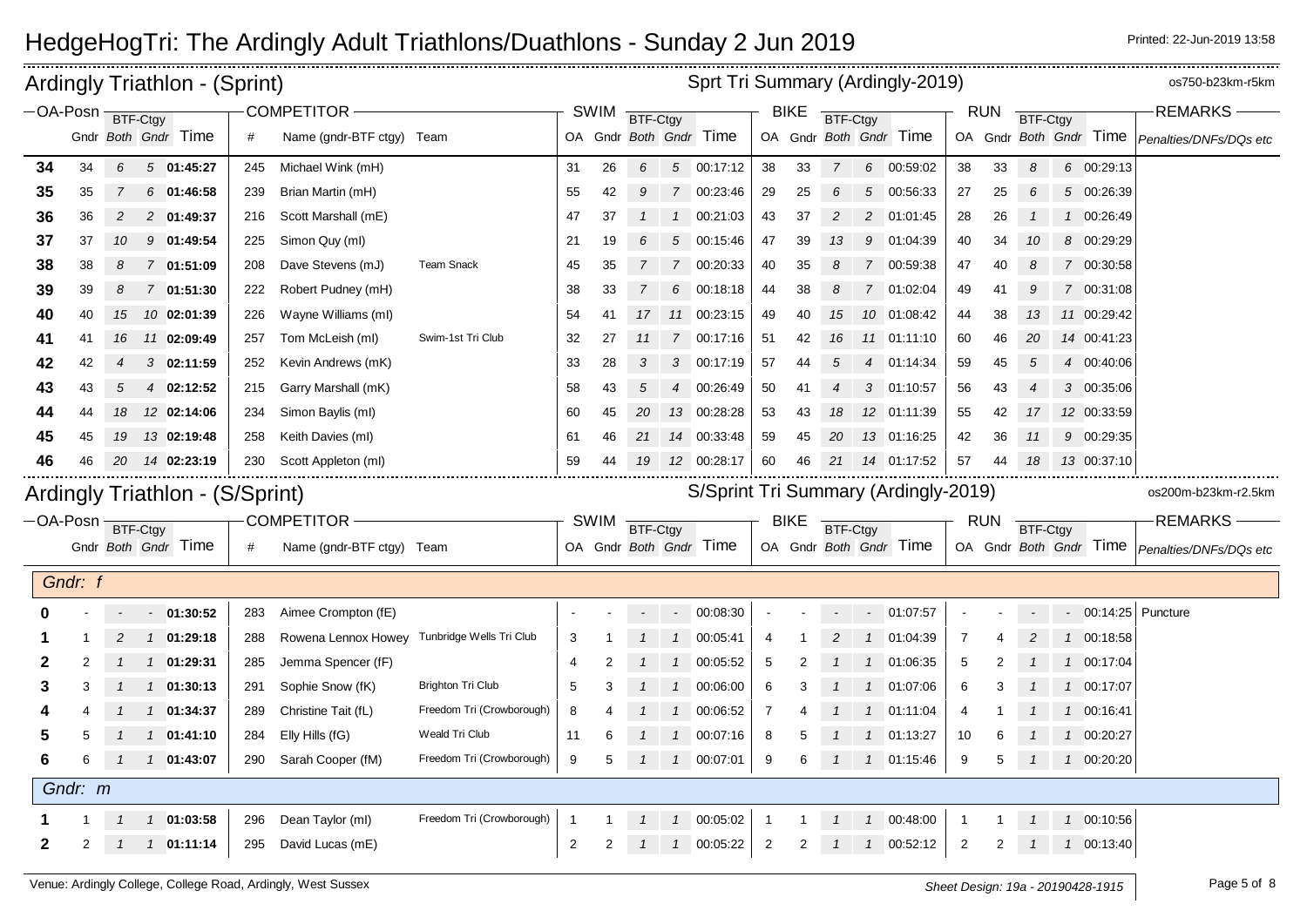|         |                            |   | Ardingly Triathlon - (S/Sprint) |     |                                         |                            |                |                |                |                             |                            |                |             |                 |                | S/Sprint Tri Summary (Ardingly-2019) |                   |                  |                 |                   | os200m-b23km-r2.5km                                  |
|---------|----------------------------|---|---------------------------------|-----|-----------------------------------------|----------------------------|----------------|----------------|----------------|-----------------------------|----------------------------|----------------|-------------|-----------------|----------------|--------------------------------------|-------------------|------------------|-----------------|-------------------|------------------------------------------------------|
|         | $-OA-Posn$ <b>BTF-Ctgy</b> |   |                                 |     | COMPETITOR-                             |                            |                | <b>SWIM</b>    | BTF-Ctgy       |                             |                            |                | <b>BIKE</b> | BTF-Ctgy        |                |                                      |                   | <b>RUN</b>       | BTF-Ctgy        |                   | <b>REMARKS</b>                                       |
|         |                            |   | Gndr Both Gndr Time             | #   | Name (gndr-BTF ctgy) Team               |                            |                |                |                |                             | OA Gndr Both Gndr Time     |                |             |                 |                | OA Gndr Both Gndr Time               |                   |                  |                 |                   | OA Gndr Both Gndr Time   Penalties/DNFs/DQs etc      |
| 3       | 3                          |   | 1 1 01:18:22                    | 297 | Paul Moore (mJ)                         | <b>Brighton Tri Club</b>   | $\overline{7}$ | 4              |                |                             | 2  1  00:06:48             | 3              | 3           | $\mathbf{1}$    |                | 1 00:56:40                           | 3                 | 3                |                 | 1 00:14:54        |                                                      |
|         |                            |   | 1 01:51:10                      | 292 | Mark Ashford (mL)                       |                            | 10             | 5              | $\overline{2}$ |                             | 1 00:07:10                 | 11             | 5           | 2               |                | 1 01:21:34                           | 11                | 5                | 2               | 1 00:22:26        |                                                      |
| 5       |                            |   | 1 01:53:40                      | 294 | Clive Goffin (mK)                       |                            | 12             | 6              |                |                             | 1 00:08:49                 | 10             |             |                 |                | 1 01:20:04                           | $12 \overline{ }$ | 6                |                 | 1 00:24:47        |                                                      |
| 6       |                            |   | $1 \quad 02:00:25$              | 293 | Jack Krnic (mA)                         |                            | 6              | 3              |                |                             | 1  1  00:06:19             | 12             | 6           |                 |                | 1 01:34:58                           | 8                 | 4                | $\overline{1}$  | 1 00:19:08        |                                                      |
|         |                            |   |                                 |     | Ardingly Triathlon - (YouthTri - 15-19) |                            |                |                |                |                             |                            |                |             |                 |                | Yth Tri Summary (Ardingly-2019)      |                   |                  |                 |                   | os750-b23km-r5km                                     |
|         | -OA-Posn BTF-Ctgy          |   |                                 |     | COMPETITOR -                            |                            |                | <b>SWIM</b>    | BTF-Ctgy       |                             |                            |                | <b>BIKE</b> | <b>BTF-Ctgy</b> |                |                                      |                   | <b>RUN</b>       | <b>BTF-Ctgy</b> |                   | -REMARKS-                                            |
|         |                            |   | Gndr Both Gndr Time             | #   | Name (gndr-BTF ctgy) Team               |                            |                |                |                |                             | OA Gndr Both Gndr Time     |                |             |                 |                | OA Gndr Both Gndr Time               |                   |                  |                 |                   | OA Gndr Both Gndr Time   Penalties/DNFs/DQs etc      |
| Gndr: m |                            |   |                                 |     |                                         |                            |                |                |                |                             |                            |                |             |                 |                |                                      |                   |                  |                 |                   |                                                      |
|         |                            |   | 1 1 01:23:26                    |     | 281 Charlie Levett (mB)                 | Team Bodyworks XTC         | $\mathbf{1}$   | $\overline{1}$ |                |                             | $1 \quad 1 \quad 00:11:18$ | $\overline{1}$ |             |                 |                | 1  1  1  00:51:58                    | $\overline{1}$    |                  |                 | 1  1  1  00:20:10 |                                                      |
|         |                            |   | Ardingly Triathlon - (Duathlon) |     |                                         |                            |                |                |                | Dua Summary (Ardingly-2019) |                            |                |             |                 |                |                                      |                   |                  |                 | r5km-b23km-r2.5km |                                                      |
|         | $-OA-Posn$ BTF-Ctgy        |   |                                 |     | COMPETITOR-                             |                            |                | RUN-1          | BTF-Ctgy       |                             |                            |                | BIKE        | BTF-Ctgy        |                |                                      |                   | $RUN-2$ BTF-Ctgy |                 |                   | <b>REMARKS</b>                                       |
|         |                            |   | Gndr Both Gndr Time             | #   | Name (gndr-BTF ctgy) Team               |                            |                |                |                |                             | OA Gndr Both Gndr Time     |                |             |                 |                | OA Gndr Both Gndr Time               |                   |                  |                 |                   | OA Gndr Both Gndr Time <i>Penalties/DNFs/DQs etc</i> |
|         | Gndr: f                    |   |                                 |     |                                         |                            |                |                |                |                             |                            |                |             |                 |                |                                      |                   |                  |                 |                   |                                                      |
|         |                            |   |                                 |     |                                         |                            |                |                |                |                             |                            |                |             |                 |                |                                      |                   |                  |                 |                   |                                                      |
|         |                            |   | 1 01:26:54                      |     | 103 Amy Pay (fF)                        | Tunbridge Wells Tri Club   | 6              |                |                |                             | $1$ 00:24:06               | 3              |             |                 | $\overline{1}$ | 00:49:29                             | 6                 |                  |                 | 1 00:13:19        |                                                      |
|         |                            |   | 1 01:41:47                      | 108 | Nicola Shanks (fE)                      |                            | 8              |                |                |                             | 1 00:24:12                 | 14             |             |                 |                | 01:04:06                             | 7                 |                  |                 | 1 00:13:29        |                                                      |
| 3       | 3                          | 2 | 2 01:41:52                      | 105 | Alexandra Wathen (fF)                   | Dirty Wknd                 | 19             | 6              |                | 3                           | 00:30:24                   | $\overline{7}$ | 2           |                 | 2              | 00:54:08                             | 20                | 8                |                 | 4 00:17:20        |                                                      |
|         |                            | 2 | 1 01:46:17                      | 102 | Zoe Lawrence (fJ)                       |                            | 7              | 2              | 2              |                             | 1 00:24:09                 | 18             | 6           |                 |                | 01:06:22                             | 16                | Δ                |                 | 1 00:15:46        |                                                      |
| 5       |                            |   | 3 01:46:31                      | 104 | Charlotte Murphy (fF)                   |                            | 17             |                |                |                             | 2 00:28:42                 | 12             | 3           |                 | 3              | 01:01:01                             | 19                |                  |                 | 3 00:16:48        |                                                      |
|         |                            |   | 4 01:51:55                      | 107 | Louise Mitchell (fF)                    | Saints & Sinners (Crawley) | 21             |                |                |                             | 4 00:31:01                 | 15             | 5           |                 | $\overline{4}$ | 01:04:08                             | 18                | 6                |                 | 2 00:16:46        |                                                      |
|         |                            |   | 1 01:53:07                      | 101 | Melissa Raposo (fG)                     |                            | 11             |                |                |                             | 1 00:25:48                 | 22             | 8           |                 | $\overline{1}$ | 01:13:47                             | 8                 | 3                | 2               | 1 00:13:32        |                                                      |
| 8       |                            |   | 2 01:57:06                      | 106 | Caley Pearce (fJ)                       |                            | 22             | 8              |                |                             | 2 00:31:52                 | 20             | 7           | 3               |                | 2 01:08:30                           | 17                | 5                | 3               | 2 00:16:44        |                                                      |
|         | Gndr: m                    |   |                                 |     |                                         |                            |                |                |                |                             |                            |                |             |                 |                |                                      |                   |                  |                 |                   |                                                      |
|         |                            |   | 1 1 01:12:24                    | 121 | James Dear (mH)                         |                            |                |                |                |                             | 1 00:20:03                 | $\overline{1}$ |             |                 |                | 100:41:17                            | $\overline{1}$    |                  |                 | 1  1  00:11:04    |                                                      |
|         |                            |   | 1 01:21:37                      | 122 | Simon Parsons (mK)                      |                            | 5              |                |                |                             | 1 00:23:20                 | 2              |             |                 | $\overline{1}$ | 00:44:37                             | 10                |                  |                 | 1 00:13:40        |                                                      |
| 3       |                            |   | 1 01:22:39                      |     | 112 Luke Lawrence (mB)                  |                            | $\overline{2}$ |                |                |                             | 100:21:15                  | 4              |             |                 |                | 1 00:49:45                           | 2                 |                  |                 | 1 00:11:39        |                                                      |
|         | 4                          |   | 1 1 01:25:06                    |     | 123 Michael Bamford (mJ)                | East London Runners        | $\overline{4}$ |                |                |                             | $1 \quad 1 \quad 00:22:03$ | 5              | 4           | $\mathcal{I}$   |                | 1 00:50:14                           | 4                 | 4                | $\mathcal{I}$   | 1 00:12:49        |                                                      |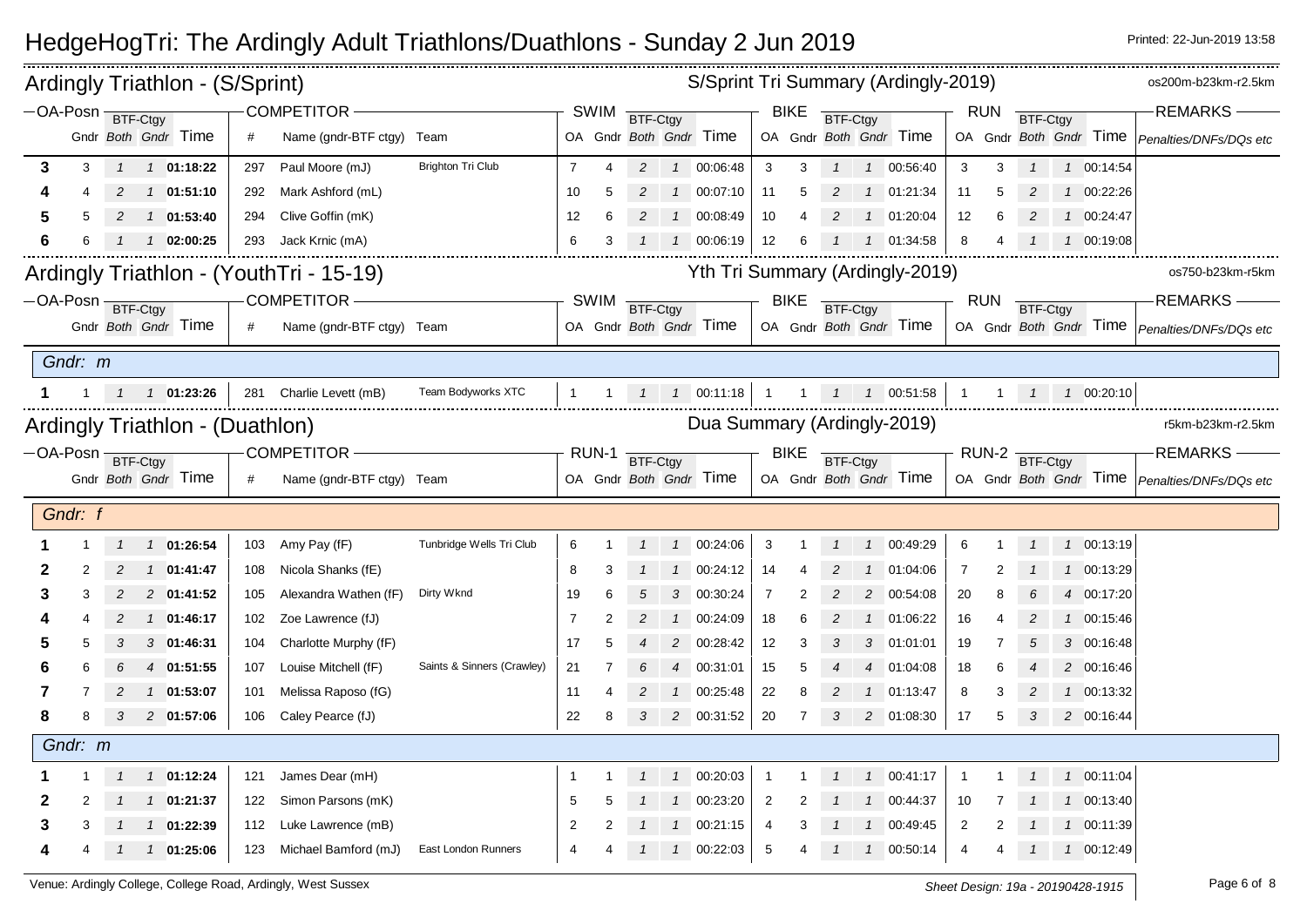|                                 |         |                |                           | Ardingly Triathlon - (Duathlon) |     |                                                |                                   |                |             |                 |                | Dua Summary (Ardingly-2019)    |                |                |                |                |                            |                |    |                  |                                            | r5km-b23km-r2.5km                                    |
|---------------------------------|---------|----------------|---------------------------|---------------------------------|-----|------------------------------------------------|-----------------------------------|----------------|-------------|-----------------|----------------|--------------------------------|----------------|----------------|----------------|----------------|----------------------------|----------------|----|------------------|--------------------------------------------|------------------------------------------------------|
| -OA-Posn BTF-Ctgy               |         |                |                           | Gndr Both Gndr Time             | #   | <b>COMPETITOR</b><br>Name (gndr-BTF ctgy) Team |                                   |                | RUN-1       | BTF-Ctgy        |                | OA Gndr Both Gndr Time         |                | <b>BIKE</b>    | BTF-Ctgy       |                | OA Gndr Both Gndr Time     | RUN-2          |    | BTF-Ctgy         | OA Gndr Both Gndr Time                     | <b>REMARKS</b><br>Penalties/DNFs/DQs etc             |
| 5                               | 5       | $\mathbf{1}$   |                           | $1 \quad 01:26:20$              | 124 | Joseph Fry (mA)                                |                                   | 3              | 3           | $\mathcal{I}$   |                | 1 00:21:46                     | 6              | 5              | $\mathbf{1}$   |                | 1 00:52:33                 | 3              | 3  | $\mathbf{1}$     | 1 00:12:01                                 |                                                      |
| 6                               | 6       |                |                           | 1 01:35:14                      | 115 | Stuart Hempson-Jones (                         |                                   | 10             |             |                 | $\overline{1}$ | 00:24:17                       | 9              |                |                | $1 \quad 1$    | 00:57:50                   | 5              | 5  |                  | 1 00:13:07                                 |                                                      |
| 7                               |         |                |                           | 1 01:35:56                      | 118 | Kieran Feagan (mE)                             |                                   | 13             | 9           | 2               | $\overline{1}$ | 00:27:14                       | 8              | 6              |                | $\mathcal{I}$  | 00:54:12                   | 11             |    |                  | 1 00:14:30                                 |                                                      |
| 8                               |         |                | $\mathcal{I}$             | 01:38:49                        | 110 | David Offen (mL)                               |                                   | 9              | 6           |                 | $\mathcal I$   | 00:24:14                       | 11             | 9              |                | $\overline{1}$ | 01:00:58                   | 9              |    |                  | 1 00:13:37                                 |                                                      |
| 9                               |         |                |                           | 2 01:41:03                      | 116 | William Corcoran (mH)                          |                                   | 12             | 8           |                 | $\overline{c}$ | 00:26:06                       | 10             | 8              |                |                | 2 00:59:15                 | 15             | 12 |                  | 2 00:15:42                                 |                                                      |
| 10                              | 10      | 2              |                           | 2 01:46:01                      | 120 | Michael Gibbons (mL)                           | Arena 80 AC                       | 13             | 9           | 2               | $\overline{c}$ | 00:27:14                       | 13             | 10             | 2              |                | 2 01:03:56                 | 12             | 9  | 2                | 2 00:14:51                                 |                                                      |
| 11                              | 11      | $\overline{4}$ |                           | 1 01:47:57                      | 113 | Ben Ince (mF)                                  |                                   | 15             | 11          | $\overline{c}$  | $\mathcal{I}$  | 00:27:46                       | 16             | 11             | 5              |                | 1 01:05:02                 | 13             | 10 | 2                | 1 00:15:09                                 |                                                      |
| 12                              | 12      | .5             |                           | 2 01:48:04                      | 114 | Matt Ince (mF)                                 |                                   | 15             | 11          | 2               | $\mathcal{I}$  | 00:27:46                       | 17             | 12             | 6              | 2              | 01:05:06                   | 14             | 11 | 3                | 2 00:15:12                                 |                                                      |
| 13                              | 13      |                |                           | 1 01:56:34                      | 117 | Gerard Newman (mM)                             |                                   | 18             | 13          | $1 \quad 1$     |                | 00:30:01                       | 19             | 13             |                |                | $1 \quad 1 \quad 01:07:57$ | 22             | 14 |                  | 1 00:18:36                                 |                                                      |
| 14                              | 14      |                | $\mathcal{I}$             | 01:57:58                        | 119 | Pete Wilkes (mN)                               |                                   | 20             | 14          |                 | $\mathcal{I}$  | 00:30:34                       | 21             | 14             | 1              | $\mathcal{I}$  | 01:09:55                   | 21             | 13 |                  | 1 00:17:29                                 |                                                      |
| Ardingly Triathlon - (Aquabike) |         |                |                           |                                 |     |                                                |                                   |                |             |                 |                | AquaBk Summary (Ardingly-2019) |                |                |                |                |                            |                |    |                  |                                            | os1500m-b46km                                        |
| -OA-Posn BTF-Ctgy               |         |                |                           |                                 |     | COMPETITOR-                                    |                                   |                | <b>SWIM</b> |                 |                |                                |                | <b>BIKE</b>    |                |                |                            |                |    | $RUN-2$ BTF-Ctgy |                                            | <b>REMARKS</b>                                       |
|                                 |         |                |                           | Gndr Both Gndr Time             | #   | Name (gndr-BTF ctgy) Team                      |                                   |                |             | <b>BTF-Ctgy</b> |                | OA Gndr Both Gndr Time         |                |                | BTF-Ctgy       |                | OA Gndr Both Gndr Time     |                |    |                  |                                            | OA Gndr Both Gndr Time <i>Penalties/DNFs/DQs etc</i> |
|                                 |         |                |                           |                                 |     |                                                |                                   |                |             |                 |                |                                |                |                |                |                |                            |                |    |                  |                                            |                                                      |
|                                 | Gndr: f |                |                           |                                 |     |                                                |                                   |                |             |                 |                |                                |                |                |                |                |                            |                |    |                  |                                            |                                                      |
|                                 |         | 2              |                           | 1 02:17:44                      | 192 | Samantha Marshall (fJ)                         | Horsham Amphibians Tri Clu        | 5              |             |                 | $\overline{1}$ | 00:27:59                       | $\overline{7}$ | $\overline{2}$ | $\overline{2}$ |                | 1 01:49:00                 | 4              |    | $\overline{c}$   | 1 00:00:45                                 |                                                      |
| 2                               |         |                |                           | $1 \quad 02:22:36$              | 191 | Lauren Moors (fF)                              |                                   | 10             |             |                 | $\overline{1}$ | 00:31:48                       | 6              |                |                |                | 1 01:48:54                 | 13             |    |                  | 1 00:01:54                                 |                                                      |
| 3                               | 3       |                |                           | 1 02:47:13                      | 190 | Laura Westwick (fG)                            | London Fields Triathlon Club      | 13             | 4           |                 | $\mathcal{I}$  | 00:40:17                       | 9              | 3              | $\mathcal{I}$  | $\overline{1}$ | 02:06:10                   | 6              |    |                  | 1 00:00:46                                 |                                                      |
|                                 |         | 3              |                           | 2 03:41:45                      | 189 | Jan Stevens (fJ)                               | <b>Team Snack</b>                 | 12             | 3           | 3               | $\overline{2}$ | 00:32:40                       | 13             | 4              | 3              |                | 2 03:07:36                 | 12             | 3  | 3                | 2 00:01:29                                 |                                                      |
|                                 | Gndr: m |                |                           |                                 |     |                                                |                                   |                |             |                 |                |                                |                |                |                |                |                            |                |    |                  |                                            |                                                      |
|                                 |         |                | $\sigma_{\rm{max}}=0.000$ |                                 | 203 | Richard Stanhope (mL)                          | <b>Hillingdon Triathletes</b>     |                |             |                 |                | $-00:25:28$                    |                |                |                | $\sim 100$     | <b>Section</b>             |                |    |                  | $\sigma_{\rm eff} = 100$ and the particles |                                                      |
|                                 |         |                | $\sim$                    | 02:02:04                        | 207 | Seamus McAlister (mH) Brighton Tri Club        |                                   |                |             |                 | $\sim$         | 00:30:37                       |                |                |                | $\sim$         | 01:30:46                   |                |    |                  | $-00:00:41$                                | DQ Diving                                            |
| 0                               |         |                |                           | $-02:13:49$                     | 198 | David Walker (ml)                              | <b>Chiltern Triathletes</b>       |                |             |                 | $\sim$         | 00:27:36                       |                |                |                |                | $-01:45:25$                |                |    |                  |                                            | - 00:00:48 DQ Unsprtglmpdnc                          |
| 1                               |         |                |                           | $1$ 02:00:10                    | 205 | Keith Everley (mL)                             |                                   | -1             |             |                 | $\overline{1}$ | 00:23:57                       | $\overline{2}$ | 2              | $\mathcal I$   |                | 1 01:35:25                 | 9              |    |                  | 1 00:00:48                                 |                                                      |
| 2                               |         |                | $\mathcal{I}$             | 02:01:21                        | 195 | Jonathan Taylor (ml)                           |                                   | 3              | 3           |                 | $\mathcal I$   | 00:26:24                       | -1             |                |                | $\mathcal{I}$  | 01:34:12                   | 4              |    |                  | 1 00:00:45                                 |                                                      |
| 3                               |         |                |                           | 1 02:04:02                      | 193 | Graeme Blair (mJ)                              | <b>Crystal Palace Triathletes</b> | 5              | 5           |                 |                | 00:27:59                       | 3              | 3              |                | $\mathcal{I}$  | 01:35:28                   | -1             |    |                  | 1 00:00:35                                 |                                                      |
|                                 |         |                |                           | 02:13:26                        | 201 | Mike Savage (mK)                               | Horsham Amphibians Tri Clu        | 9              |             |                 | 3              | 00:31:14                       | $\overline{4}$ |                |                | $\overline{1}$ | 01:41:29                   | 3              |    |                  | 1 00:00:43                                 |                                                      |
| 5                               | 5       |                |                           | 2 02:14:13                      | 196 | Mike Johnstone (mK)                            | <b>Streamline Swims</b>           | $\overline{4}$ |             | 2               |                | 2 00:27:13                     | 5              | 5              | $\overline{c}$ |                | 2 01:46:13                 | $\overline{7}$ | 5  |                  | 2 00:00:47                                 |                                                      |